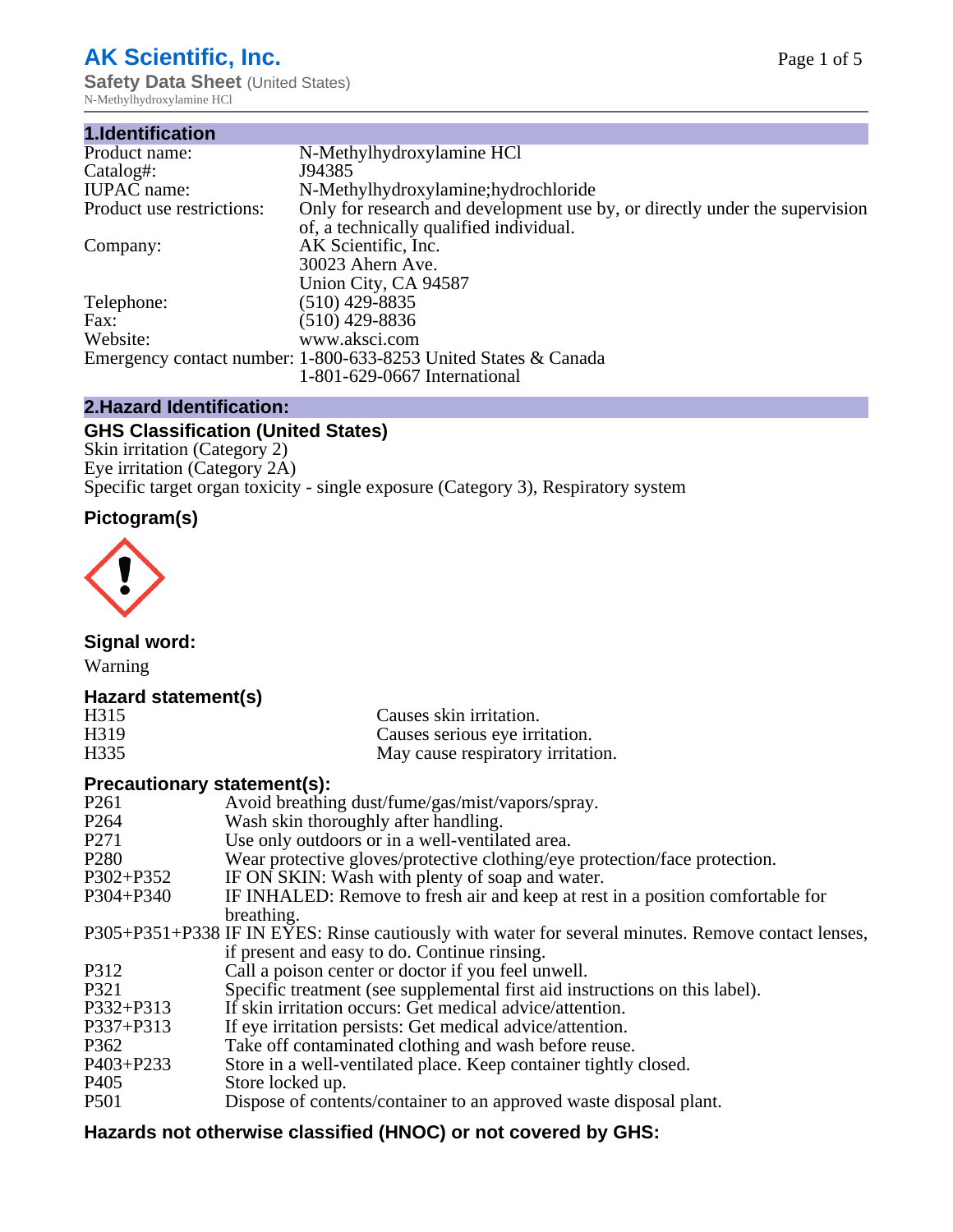#### None

#### **3.Composition/Information on Ingredients**

Synonyms: Methylhydroxylammonium chloride; Methylhydroxylamine hydrochloride CAS#: 4229-44-1 Purity: 95%, for synthesis<br>EC: 224-181-2 EC: 224-181-2

### **4. First Aid Measures**

**General Information:** Immediately remove any clothing contaminated by the product. Move out of dangerous area. Consult a physician and show this safety data sheet.

**Inhalation:** Move person to fresh air. If not breathing, give artificial respiration. If breathing is difficult, give oxygen. Obtain medical aid.

**Skin contact:** Immediately flush skin with running water for at least 15 minutes while removing contaminated clothing and shoes. Wash clothing before reuse. Obtain medical aid immediately. **Eye contact:** Immediately flush open eyes with running water for at least 15 minutes. Obtain medical aid immediately.

**Ingestion:** Do NOT induce vomiting without medical advice. Rinse mouth with water. Never administer anything by mouth to an unconscious person. Obtain medical aid immediately.

**Most important symptoms and effects, both acute and delayed:** No further information available. Please see sections 2 and 11.

**Indication of any immediate medical attention and special treatment needed:** No further information available.

#### **5. Fire Fighting Measures**

**Suitable extinguishing media:** Use water spray, dry chemical, carbon dioxide, or chemical foam. **Specific hazards arising from the chemical:** Carbon oxides, Hydrogen chloride, Nitrogen oxides. **Advice for firefighters:** As in any fire, wear a NIOSH-approved or equivalent, pressure-demand, self-contained breathing apparatus and full protective gear. During a fire, irritating and highly toxic gases may be generated by thermal decomposition or combustion.

#### **6. Accidental Release Measures**

**Personal precautions, protective equipment and emergency procedures:** Wear protective equipment and keep unprotected personnel away. Ensure adequate ventilation. Remove all sources of ignition. Prevent further leak or spill if safe to do so. For personal protective equipment, please refer to section 8.

**Environmental precautions:** Do not let product enter drains, other waterways, or soil.

**Methods and materials for containment and cleaning up:** Prevent further leak or spill if safe to do so. Vacuum, sweep up, or absorb with inert material and place into a suitable disposal container. Consult local regulations for disposal. See section 13 for further disposal information.

#### **7. Handling and Storage**

**Precautions for safe handling:** Avoid contact with skin, eyes, and personal clothing. Wash hands thoroughly after handling. Avoid breathing fumes. Use only with adequate ventilation. Wear suitable protective clothing, gloves, and eye/face protection. Keep away from sources of ignition. Minimize dust generation and accumulation. Keep container tightly closed. Open and handle container with care. Do not eat, drink, or smoke while handling.

**Conditions for safe storage, including any incompatibilities:** Store in a tightly-closed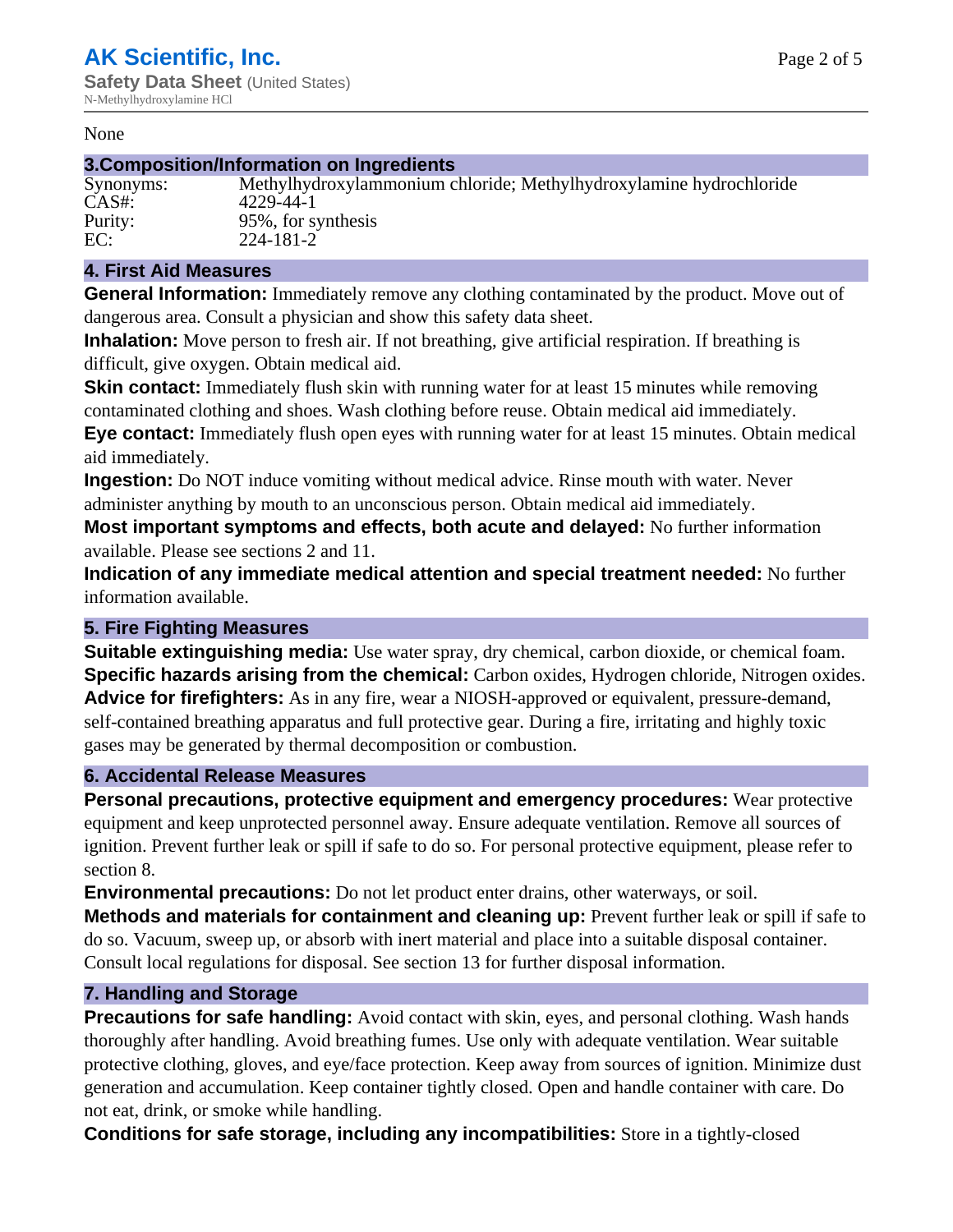container when not in use. Store in a cool, dry, well-ventilated area away from incompatible substances. Keep away from sources of ignition.

#### **8. Exposure Controls/Personal Protection**

#### **Exposure limits:**

| $OSHA$ PEL:       | Not available. |
|-------------------|----------------|
| NIOSH REL:        | Not available. |
| <b>ACGIH TLV:</b> | Not available. |

**Appropriate engineering controls:** Avoid contact with skin, eyes, and clothing. Wash hands before breaks and immediately after handling the product. Facilities storing or utilizing this material should be equipped with an eyewash fountain. Use adequate general and local exhaust ventilation to keep airborne concentrations low.

#### **Personal protection**

| Eyes:        | Based on an evaluation of the eye or face hazards present, wear chemical splash-resistant<br>safety glasses or goggles with side protection. A face shield may be appropriate in some                                                                                                                                                                                                                                   |
|--------------|-------------------------------------------------------------------------------------------------------------------------------------------------------------------------------------------------------------------------------------------------------------------------------------------------------------------------------------------------------------------------------------------------------------------------|
|              | workplaces. Use eyewear tested and approved under appropriate government standards<br>such as OSHA 29 CFR 1910.133 or EU EN166.                                                                                                                                                                                                                                                                                         |
| Hands:       | Wear gloves selected based on an evaluation of the possible hazards to hands and skin,                                                                                                                                                                                                                                                                                                                                  |
|              | the duration of use, the physical conditions of the workplace, and the chemical resistance<br>and physical properties of the glove material.                                                                                                                                                                                                                                                                            |
|              | Skin and body: Protective clothing must be selected based on the hazards present in the workplace, the<br>physical environment, the duration of exposure, and other factors. No fabric can provide<br>protection against all potential hazards; therefore it is important to select the appropriate<br>protective clothing for each specific hazard. At the minimum, wear a laboratory coat and<br>close-toed footwear. |
| Respiratory: | Respirators are not a substitute for accepted engineering control measures such as<br>enclosure or confinement of the operation, general and local ventilation, and substitution<br>of less toxic materials. When respiratory personal protective equipment is appropriate<br>based on an assessment of respiratory hazards in the workplace, use a NIOSH- or<br>CEN-certified respirator.                              |

| 9. Physical and Chemical Properties |                                   |  |  |
|-------------------------------------|-----------------------------------|--|--|
| <b>Physical State:</b>              | White to beige crystalline powder |  |  |
| Molecular Formula:                  | <b>CH6CINO</b>                    |  |  |
| Molecular Weight:                   | 83.52                             |  |  |
| Odor:                               | Not available.                    |  |  |
| pH:                                 | Not available.                    |  |  |
| <b>Boiling Point Range:</b>         | Not available.                    |  |  |
| Freezing/Melting Point:             | $80-90$ °C                        |  |  |
| Flash Point:                        | Not available.                    |  |  |
| <b>Evaporation Rate:</b>            | Not available.                    |  |  |
| Flammability(solid,gas):            | Please see section 2.             |  |  |
| Explosive limits:                   | Not available.                    |  |  |
| Vapor Pressure:                     | Not available.                    |  |  |
| Vapor Density:                      | Not available.                    |  |  |
| Solubility:                         | Not available.                    |  |  |
| <b>Relative Density:</b>            | Not available.                    |  |  |
| Refractive Index:                   | Not available.                    |  |  |
| Volatility:                         | Not available.                    |  |  |
| <b>Auto-ignition Temperature:</b>   | Not available.                    |  |  |
| Decomposition Temperature:          | Not available.                    |  |  |
| <b>Partition Coefficient:</b>       | Not available.                    |  |  |

#### **10. Stability and Reactivity**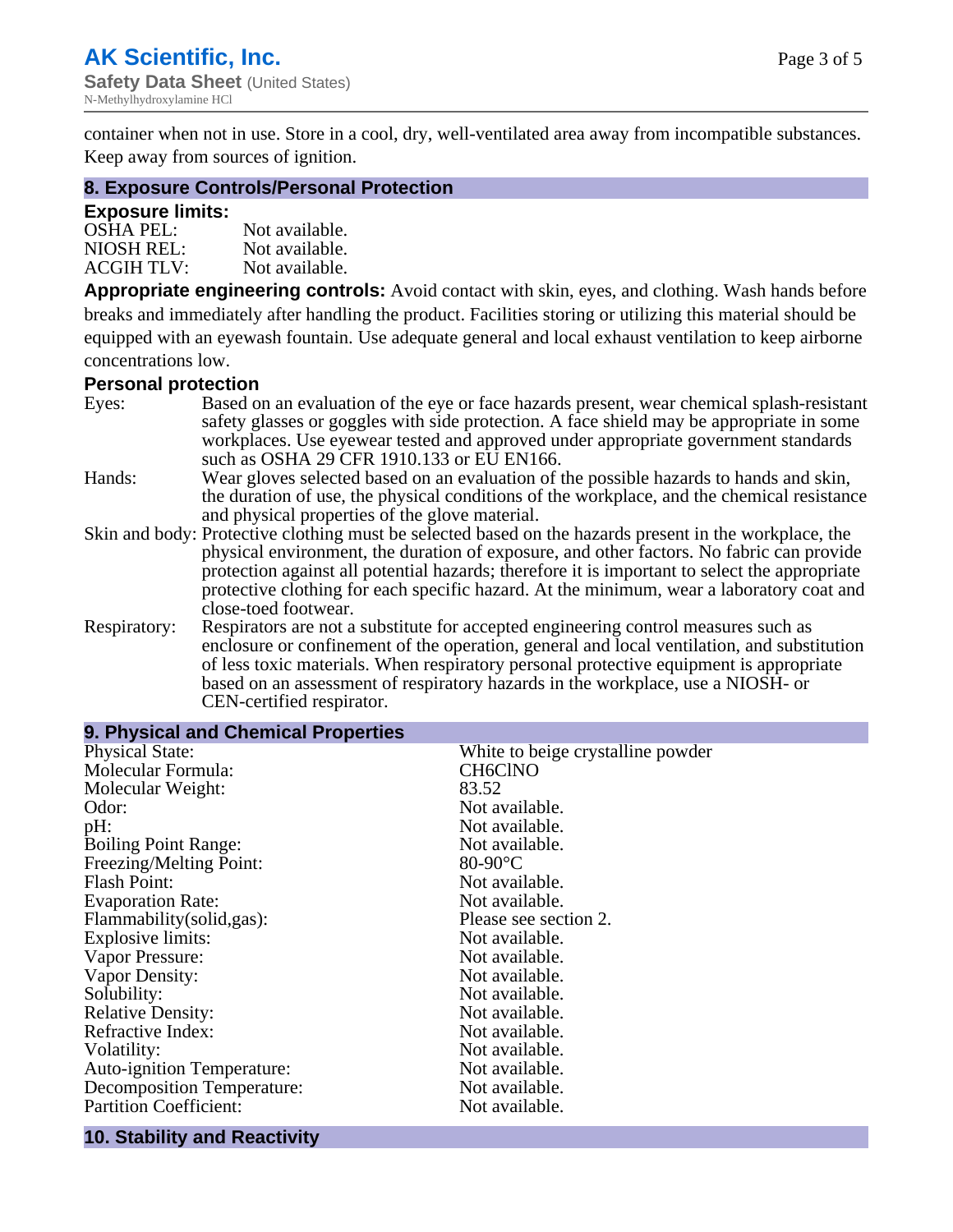| Reactivity:                         | Not available.                                       |
|-------------------------------------|------------------------------------------------------|
| Chemical stability:                 | Stable under recommended temperatures and pressures. |
| Possibility of hazardous reactions: | Not available.                                       |
| Conditions to avoid:                | Dust generation.                                     |
| Incompatible materials:             | Strong oxidizing agents.                             |
| Hazardous decomposition products:   | Carbon oxides, Hydrogen chloride, Nitrogen oxides.   |

#### **11. Toxicological Information**

| RTECS#                                         | Not available.                                      |
|------------------------------------------------|-----------------------------------------------------|
| Acute toxicity:                                | Not available.                                      |
| Routes of exposure:                            | Inhalation, eye contact, skin contact, ingestion.   |
| Symptoms related to the physical, chemical and | Skin contact may result in inflammation             |
| toxicological characteristics:                 | characterized by itching, scaling, reddening,       |
|                                                | blistering, pain or dryness. Eye contact may result |
|                                                | in redness, pain or severe eye damage. Inhalation   |
|                                                | may cause irritation of the lungs and respiratory   |
|                                                | system. Overexposure may result in serious illness  |

or death.

#### **Carcinogenicity**

| IARC: | Not classified.                                                                                       |
|-------|-------------------------------------------------------------------------------------------------------|
| NTP:  | Not listed.                                                                                           |
| OSHA: | Not listed.                                                                                           |
|       | Acute toxic effects: Inflammation of the eye is characterized by redness, watering, and itching. Skin |
|       | inflammation is characterized by itching, scaling, reddening, or, occasionally,                       |
|       | blistering.                                                                                           |

| <b>12. Ecological Information</b> |                |
|-----------------------------------|----------------|
| Ecotoxicity:                      | Not available. |
| Persistence and degradability:    | Not available. |
| Bioaccumulative potential:        | Not available. |
| Mobility in soil:                 | Not available. |
| Other adverse effects:            | Not available. |

#### **13. Disposal Considerations**

Disposal of waste: Chemical waste generators must determine whether a discarded chemical is classified as hazardous waste. US EPA guidelines for the classification determination are listed in 40 CFR 261.3. Additionally, waste generators must consult state and local hazardous waste regulations to ensure complete and accurate classification. Observe all federal, state and local regulations when disposing of the substance.

Disposal of packaging: Do not reuse containers. Dispose of as unused product.

| <b>14. Transportation Information</b> |                |
|---------------------------------------|----------------|
| <b>DOT (United States)</b>            |                |
| UN number:                            | Not hazmat     |
| Proper shipping name:                 | Not available. |
| Transport hazard class:               | Not available. |
| Packing group:                        | Not available. |
| <b>IATA</b>                           |                |
| <b>UN Number:</b>                     | Not DG         |
| Proper shipping name:                 | Not available. |
| Transport hazard class:               | Not available. |
| Packing group:                        | Not available. |